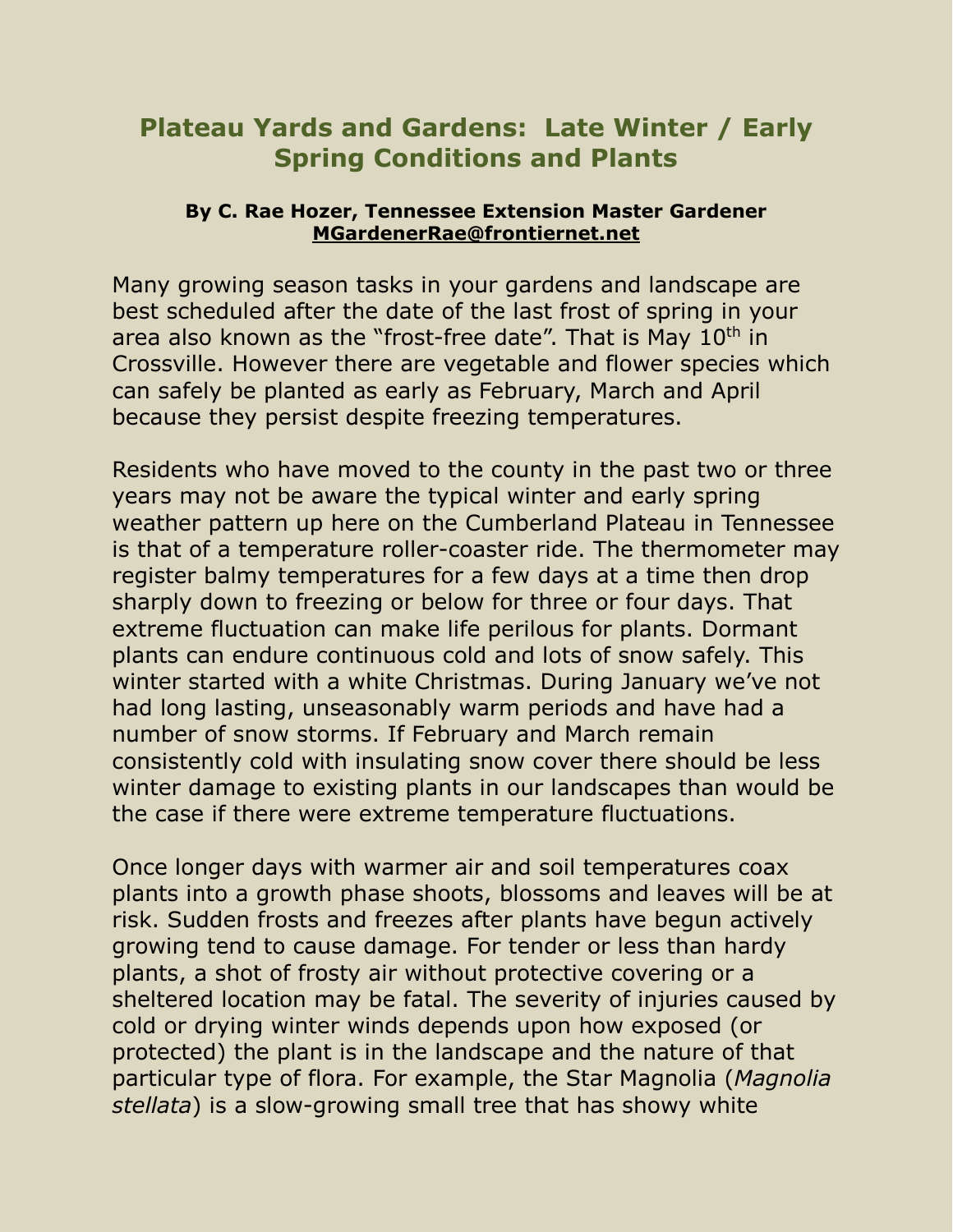flowers in early spring before its leaves appear. When located near a building which provides shelter from winter winds this little tree provides an excellent show most years, but if placed in the middle of a lawn as a solitary specimen the floral display will often be brief or nonexistent due to spring cold spells withering the blooms. Similarly, stone fruits such as peaches, apricots, and cherries will not be productive on the Plateau during years when freezing weather disrupts their blossom periods.

On the other hand, there are very cold-hardy plants which seem to be immune to winter damage. Some of these cool-season survivors are pernicious winter weeds that bloom early and then produce a great many weed seeds. Some of those I do battle with in my winter landscape are chickweed, deadnettle, dandelion, and hairy bittercress. On mild winter days check your yard for these pest plants. They flower and set seed very early. Hairy bittercress (*Cardamine hirsute*) plants are particularly efficient at spreading by seeds which form as early as January and February in touchme-not pods that spray weed seeds in every direction when animals or people passing by brush against them. Weeds growing in mulch or in rock pathways away from desirable plants can be eliminated before they produce seeds by finding them early and scalding them with hot water from a tea kettle.

Pansies, violas, ornamental kale and ornamental cabbage are winter annuals typically sold at garden centers in autumn. During colder winters the kale and cabbage plants die out after a few hard freezes while pansies and violas persist looking distressed during the worst of winter weather, but growing fresh leaves and blooms during mild sunny spells. In springtime trailing pansies are sold in hanging baskets. Dianthus species and common Easter season bulbous plants are ornamentals that can withstand freezing temps outside in pots or growing in gardens.

My three favorite cool-season winter-planted vegetables are snow peas (also known as Chinese peapods or referred to by some Europeans as "mange tout" which is French for "eat all"), leaf lettuce, and potatoes. I direct seed the lettuce and peas outdoors